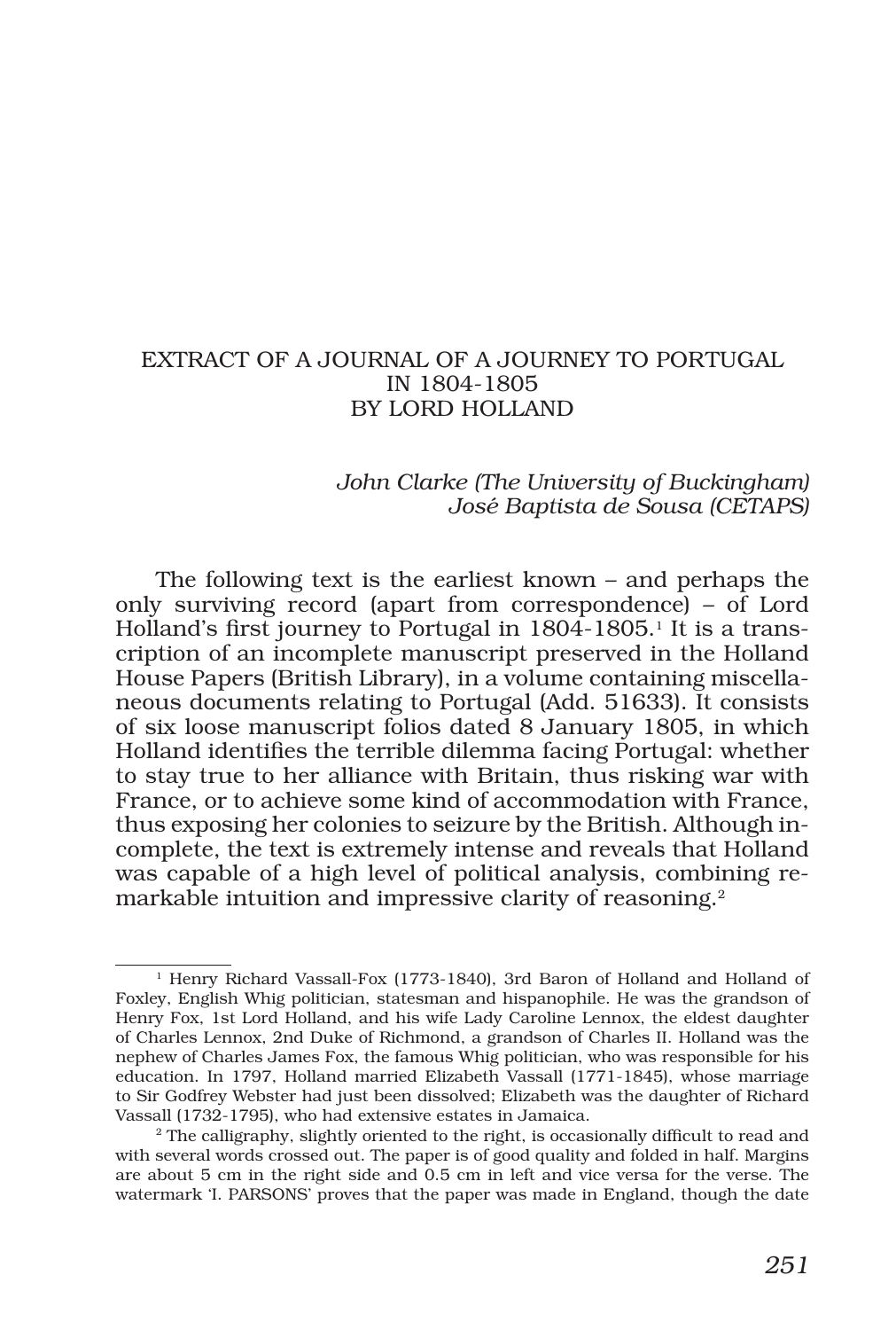Holland's analysis seems to take the form of a political memorandum but it is possible that the pages were once part of a travel journal from which other entries have been removed. Like his wife, Elizabeth Vassall, Holland kept a travel journal, although some manuscripts have probably been lost. A volume survives for the period  $19$  September to 2 November 1802 and contains a detailed description of the Hollands' journey southwards from Paris to Spain (Add. 51860). The next known two volumes cover their journey to the Peninsula in 1808-1809. The first volume of this series starts on 20 December 1808, when the party arrived at Oporto, and ends on 26 January 1809, when they crossed the river Caia on their way to Seville (Add. 51862). The fact this book is entitled 'Continuation of Journal – 1808', suggests an earlier volume whose whereabouts are not known. The continuing volume ends on 11 July 1809, on the road to Lisbon near Vendas Novas, when the text ceases and the remaining pages are left blank (Add. 51861).<sup>3</sup> A Portuguese translation of the Hollands' journals for 1808-1809, including that of Dr John Allen, was published in 2011 as *Três diários de viagem em Portugal em 1808-1809*.4

The Hollands' first visit to Portugal began on 30 November 1804, when Holland and his party crossed the eastern border at Elvas on their way back from Madrid (Clarke and Sousa 73). Over two years earlier, Dr Vaughan had recommended that they should take their eldest son, Charles Richard,<sup>5</sup> to a warmer climate – advice the Hollands readily accepted (Holland, *Journal* 2: 149). The party included the Hollands' two children, Charles and the newborn Henry Edward, later fourth Lord Holland,<sup>6</sup> Dr John Allen,<sup>7</sup> a young Scottish physician recommended by

<sup>1803</sup> suggests it was acquired abroad (possibly in Spain) or sent from Britain.

<sup>&</sup>lt;sup>3</sup> There is no obvious explanation for this interruption and Lady Holland's diary provides no clue. The fact that the first manuscript book of this set is entitled 'Continuation of Journal – 1808' (BL, HHP, MS Add. 51862), suggests an earlier volume whose whereabouts are not known.

<sup>4</sup> *Três diários de viagem em Portugal em 1808-1809* / Lord e Lady Holland e Dr. John Allen; transcr., trans., notes by José Baptista de Sousa; pref. John Clarke (Lisboa: Caleidoscópio / CETAPS, 2011).

<sup>5</sup> Charles Richard Fox (1796-1873), army officer and archaeologist, natural son of Lord Holland with Elisabeth Vassall, born before their marriage.

<sup>6</sup> Henry Edward Fox (1802-1859), afterwards 4th Lord Holland, the son of Henry Richard Vassall Fox and his wife Elizabeth Vassall. He was born at Holland House on 7 March 1802 and died at Naples on 8 December 1859. Henry Edward married Mary Augusta Coventry (1812-1889), the daughter of George William Coventry, 8th Earl of Coventry, and Lady Mary Beauclerk, on 9 May 1833. The couple had no issue and the barony became extinct.

<sup>7</sup> John Allen (1771-1843), Scottish physician and historian.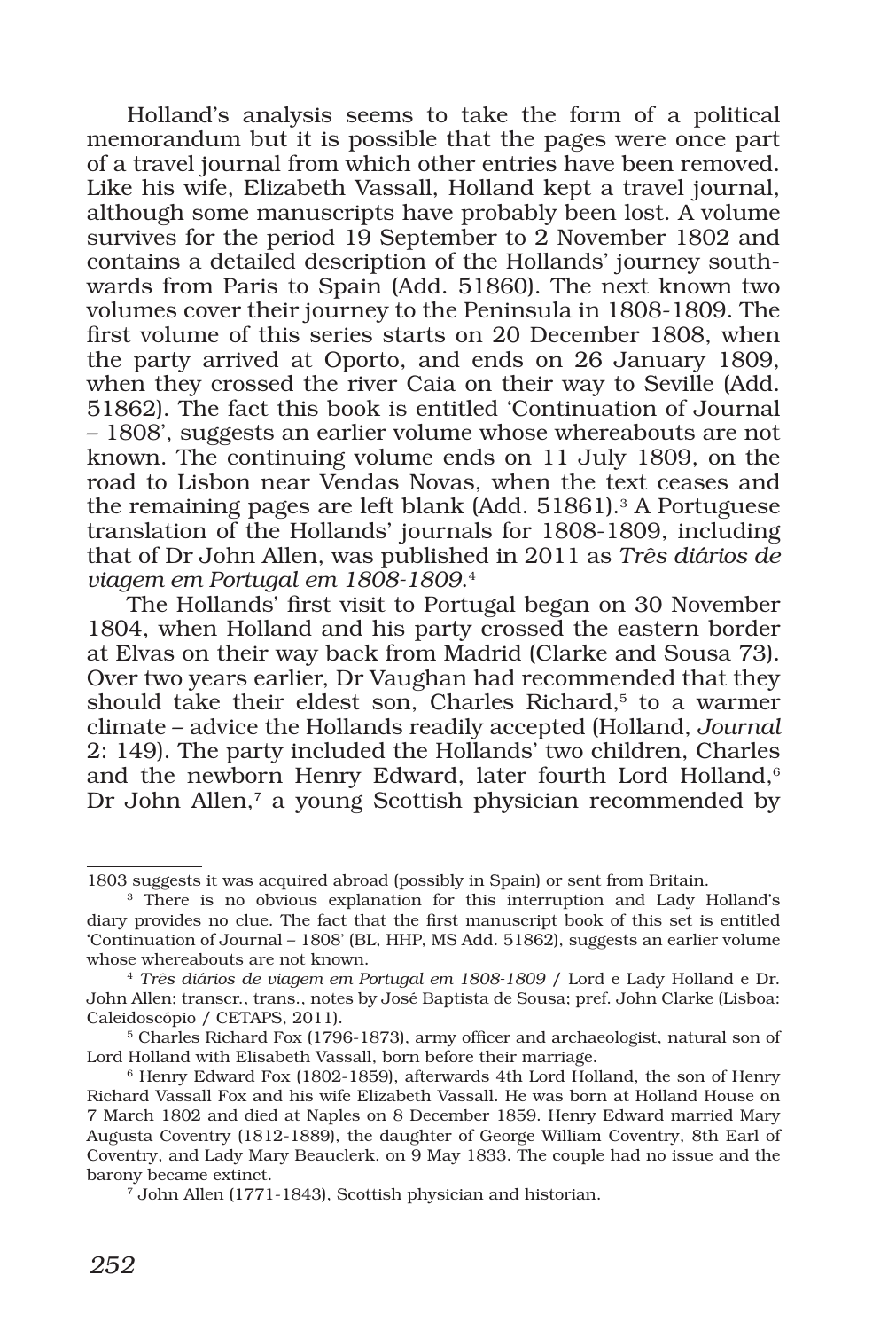Sydney Smith and Lord Lauderdale (Smith 1: 30), William Howard<sup>8</sup> and the Rev. Matthew Marsh.<sup>9</sup> They left Kensington on 8 July 1802,10 spending the summer in Paris where they were introduced to Napoleon himself (Holland, *Foreign Reminiscences*  191).11 The party entered Spain on 7 November, remaining there for two years. On 14 November 1804, the Hollands left Madrid for Portugal, which they reached on 30 November, before embarking for England on 14 March 1805.

The visit began badly. On arriving at Estremoz on 2 December, Charlotte, Elizabeth's *femme de chambre*, fell ill. After a few days delay, the party resumed their journey to Lisbon leaving Allen behind to care for Charlotte.<sup>12</sup> By the time they reached Aldeia Galega (Montijo) on the south bank of the Tagus, on 7 December, almost everyone was ill, including Lady Holland, who '…had no courage to keep her notes of anything that occurred…' for a month and an half (Holland, *Spanish Journal*  183). On 11 December, after twenty-four hours quarantine in an open boat, the party finally arrived in Lisbon and settled in the Parish of Santa Isabel, in a house arranged for them by Henry Chamberlain, British Consul at Lisbon.<sup>13</sup> The Hollands remained in Lisbon until the end of January 1805, when they went to the famous baths at Caldas da Rainha. On 4 March, they went back to Lisbon to collect their children and then returned to Caldas da Rainha where they arrived ten days later. On 14 March, they embarked for England on the *Walsingham* packet (Holland, *Spanish Journal* 186).<sup>14</sup>

Holland's memorandum or journal was probably written during Lady Holland's illness when he was effectively confined

<sup>8</sup> William Howard (1781-1843), the son of Frederick Howard (1748-1825), 5th Earl of Carlisle, and his wife, Lady Caroline Leveson-Gower (1753-1824).

<sup>&</sup>lt;sup>9</sup> Matthew Marsh (†1840), chancellor and canon residentiary of Salisbury, son of Rev. Philemon Marsh and his wife, Mary Hornsey. He married on 8 September 1808 Margaret, daughter of Rev. Peter Billinger Brodie (see Burke 2: n. pag.).

<sup>10</sup> British Library, Holland House Papers (henceforward abbreviated to BL, HHP), MSS Dinner Books Add. 51950: 1799-1806, f. 97r (Thursday 8 July 1802).

<sup>&</sup>lt;sup>11</sup> Following the signature of the Treaty of Amiens on 25 March 1802 there were many British visitors in France but the peace was short-lived and hostilities resumed in May 1803.

 $12$  BL, HHP, MS Lord Holland to Caroline Fox Add. 51737, f. 133<sup>r</sup> (2 Dec. 1804); the same to the same, f. 137v (10 Dec. 1804).

<sup>&</sup>lt;sup>13</sup> Sir Henry Chamberlain (1773-1829), Consul General and Chargé d'Affaires at Lisbon and Rio de Janeiro.

<sup>&</sup>lt;sup>14</sup> According to Lady Holland's journal, they reached Caldas da Rainha on 14 March, embarking thirteen hours later, at midnight, on the *Walsingham*. As a journey from Caldas to Lisbon would take not less than two days, it is likely that they had embarked at the nearest available harbour, which was the bay of São Martinho do Porto.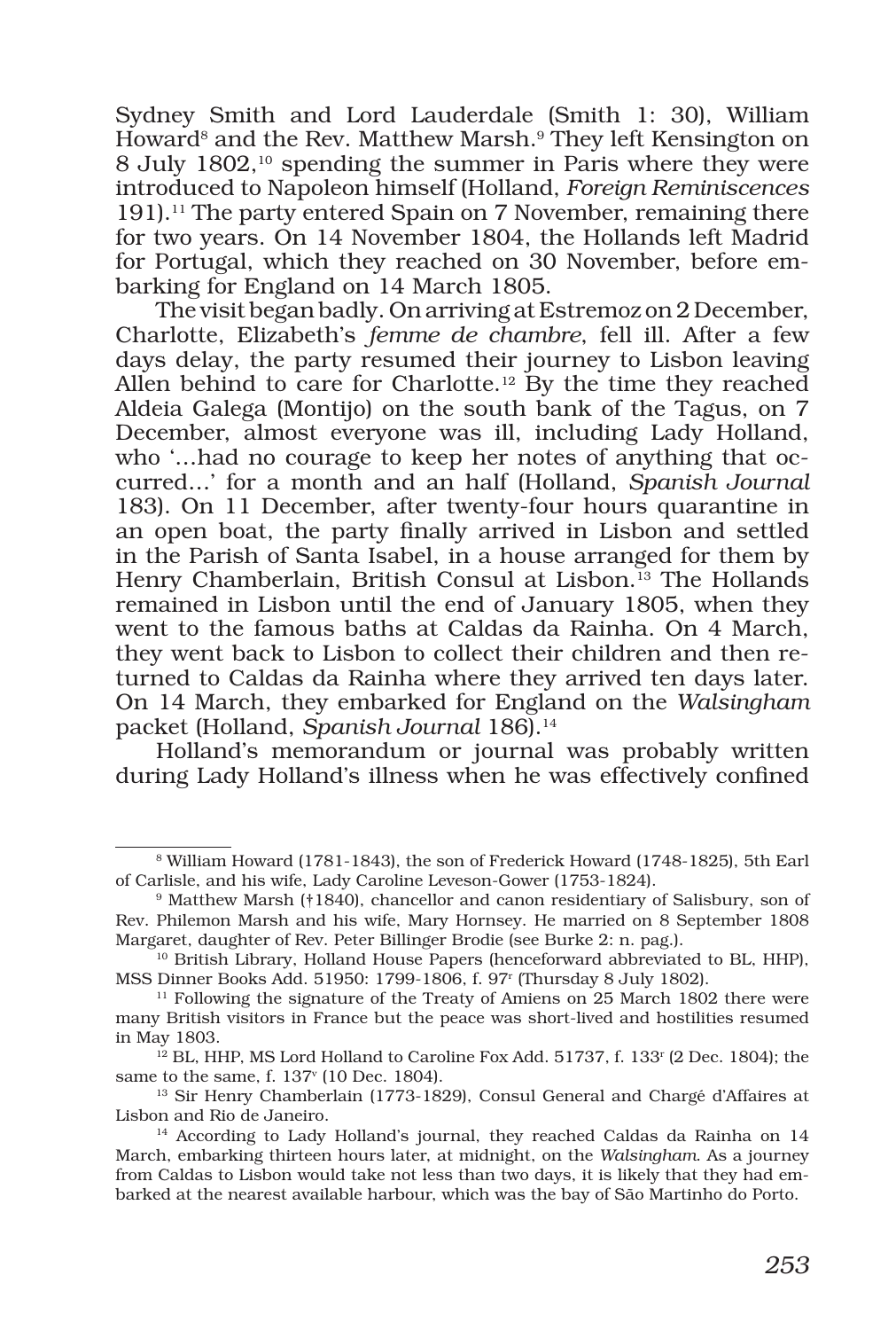to his house in Lisbon. A particularly wet winter made travel of any sort unappealing and Holland's letters to his sister, Lady Caroline Fox, suggest anxiety and depression. As he admitted on 16 January 1805, Holland found it difficult to keep himself amused and passed most of his time reading, thinking and writing about Portugal.15 Portugal was then facing one of most critical periods in her history, threatened by a formidable enemy, France, while her old Ally, Britain, seemed unable or unwilling to assist her, if not actually looking for an opportunity to seize her colonies.

Lord Holland's first political involvement with Portuguese issues had been in 1801, during the brief conflict later known as *Guerra das Laranjas* (the 'War of the Oranges').16 A Franco-Spanish invasion of Portugal had already been envisaged under the terms of the Treaty of San Ildefonso of 1796. In 1800, France presented Portugal with a series of demands, including repudiation of the alliance with Britain. The Portuguese refused and, on 29 January 1801, France and Spain agreed to invade if Portugal still refused to close her ports to British ships. Following a formal declaration of war in March (*Gazeta de Madrid* 3 Mar. 1801: 228-230), on 20 May, a Spanish force under Manuel Godoy, the Prince of Peace, occupied Olivença and proceeded to over-run the Province of Alto Alentejo. On 6 June 1801 Portugal was forced to conclude a truce at Badajoz, agreeing to close her ports to British ships and to pay 20 million francs to the French Republic (Soriano 2: 388-490; id. 3: 468-470).<sup>17</sup> Although Napoleon wished to impose even harsher terms, Spain – guarantor of the Franco-Portuguese Treaty – was satisfied with the annexation of Olivença and there matters rested for the time being (Soriano 2: 396-397). A new Franco-Portuguese Treaty was signed at Madrid on 29 September 1801 whereby Portugal agreed to close her ports to Britain (*Collecção dos tratados* 4: [144]-151), although she was rescued from having to take this dangerous step by the conclusion of what was supposed to be a definitive peace between Britain and France – the Treaty of Amiens of 25 March 1802.

These events had major implications for Britain. Reponses

 $^{15}$  BL, HHP, MS, Lord Holland to Caroline Fox, Add. 51737, f. 165<sup>r</sup> (16 Jan. 1805).

<sup>&</sup>lt;sup>16</sup> The name 'War of Oranges' was coined after Godoy presented Queen María Luisa de Borbón a branch of orange tree taken from Elvas (see Montenegro 77; Vadillo 295).

<sup>&</sup>lt;sup>17</sup> The treaty was signed by Lucien Bonapart, then French Minister to Madrid, and José Luís de Vasconcelos e Sousa (1740-1812), 6th Conde and 1st Marquês de Pombeiro. Although dated 6 June, it was actually signed on 8 June.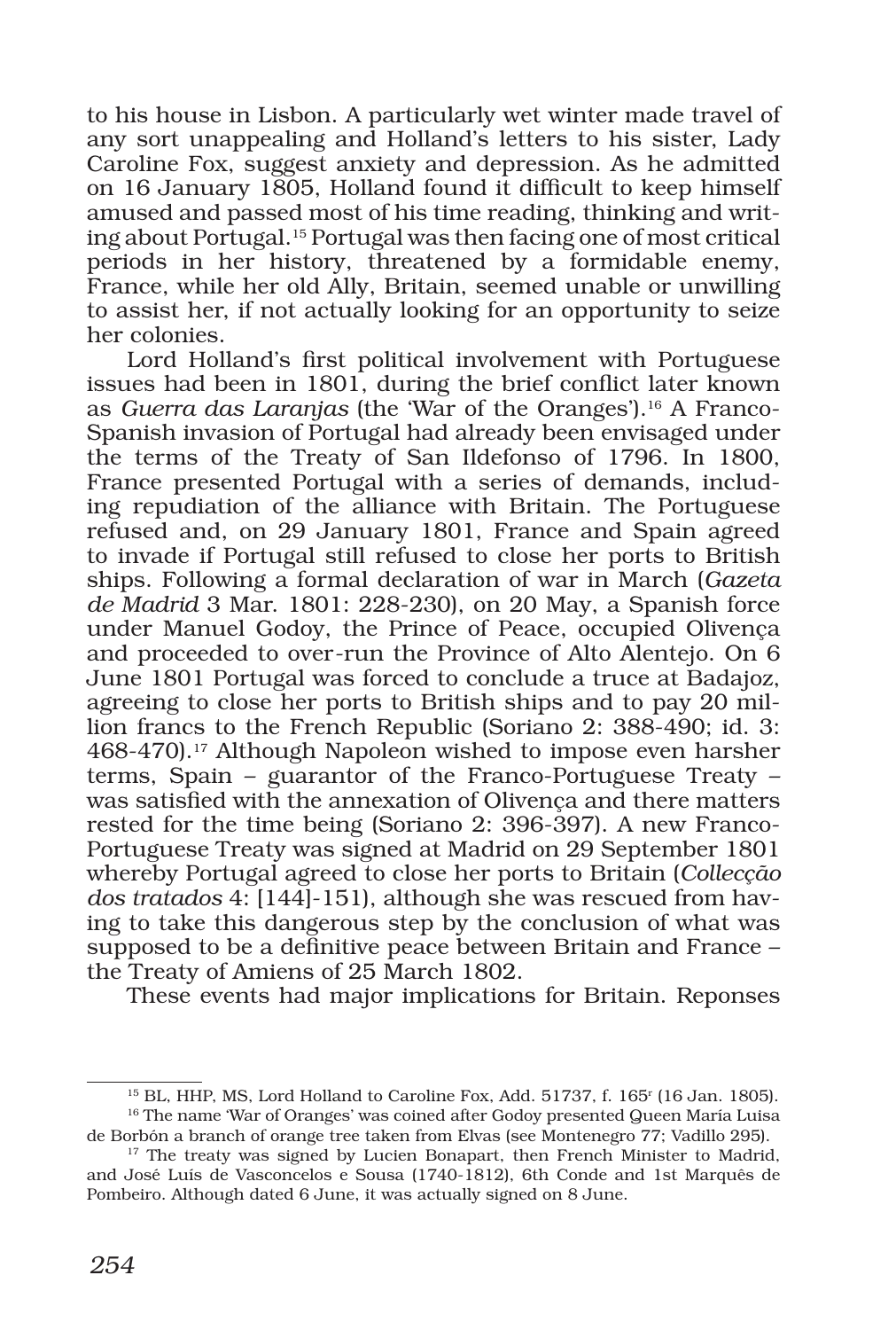to Portuguese requests for assistance were disappointing. Lord Grenville, and later Lord Hawkesbury, merely promised not to oppose a bilateral Franco-Portuguese treaty '…except on the condition of excluding from the ports of Portugal the ships of war of his majesty, and even merchant vessels of his subjects.<sup>18</sup> The issue was discussed in Parliament on 18 May 1801 when approval was given to Hawkesbury's proposal for a subsidy of £300,000 to enable Portugal to maintain an army of twenty thousand men. Holland opposed the subsidy; while professing himself ready to assist '...our most ancient and faithful Ally...', he considered the subsidy too small to have any military impact.19 It would only encourage the French to invade and then take the money as reparations. In reality Hawkesbury's proposal would simply vote subsidies '…into the pockets of General Bonaparte….' (*id.*).

French pressure on Portugal, above all the demand that she close her ports to British shipping, intensified after Britain and France resumed their war in May 1803. The French Minister in Lisbon, Marshal Jean Lannes,<sup>20</sup> wanted to force Portugal to take the French side in the renewed war with Britain, displaying a harsh, even contemptuous attitude to the Regent, afterwards Dom João VI. The Regent tried to be conciliatory and managed to secure an agreement that Portugal could remain neutral in return for a payment of 16 million francs to the French, with a further reward of 1 million to Lannes for 'his zeal and good services.'21 The Regent's policies had to reflect the fact that Britain was no more supportive than in 1801 and 1802 (Soriano 2: 546). Replying to a memorandum of 1 June 1803, addressed to the British Government by Domingos de Sousa Coutinho, Minister Plenipotentiary to London and the future Conde de

<sup>&</sup>lt;sup>18</sup> Hawkesbury, Dispatch to João de Almeida (June 1801), in Soriano, 3: 432; see also Grenville, Dispatch to the Portuguese Minister Plenipotentiary to London, José Luís de Vasconcelos e Sousa (18 Jan. 1801), qtd. in Soriano 2: 322-323.

<sup>&</sup>lt;sup>19</sup> Holland, '[Answer to Lord Hobart's address at the House of Lords upon his Majesty's Message respecting the defence of Portugal (20 May 1801)]'. *The European Magazine and London Review* 39, (June 1801): 451.

 $20$  Jean Lannes (1769-1809), 1st duc de Montebello, French Marshal and diplomat, son of Jean Lannes, a merchant, and Cécile Fouraignan. One of Napoleon's true friends, he was appointed Envoy Extraordinary and Minister Plenipotentiary to Lisbon on 14 November 1801, where he arrived from Madrid in March 1802. He remained in Portugal until July 1804, when he left for Paris to attend Napoleon's coronation, never to return (see Soriano 2: 475, 584-585).

<sup>21 &#</sup>x27;Projecto para o Tratado de neutralidade, de que trata a nota que se dirigiu ao General Lannes'. *Supplemento á collecção dos tratados* 14: 80.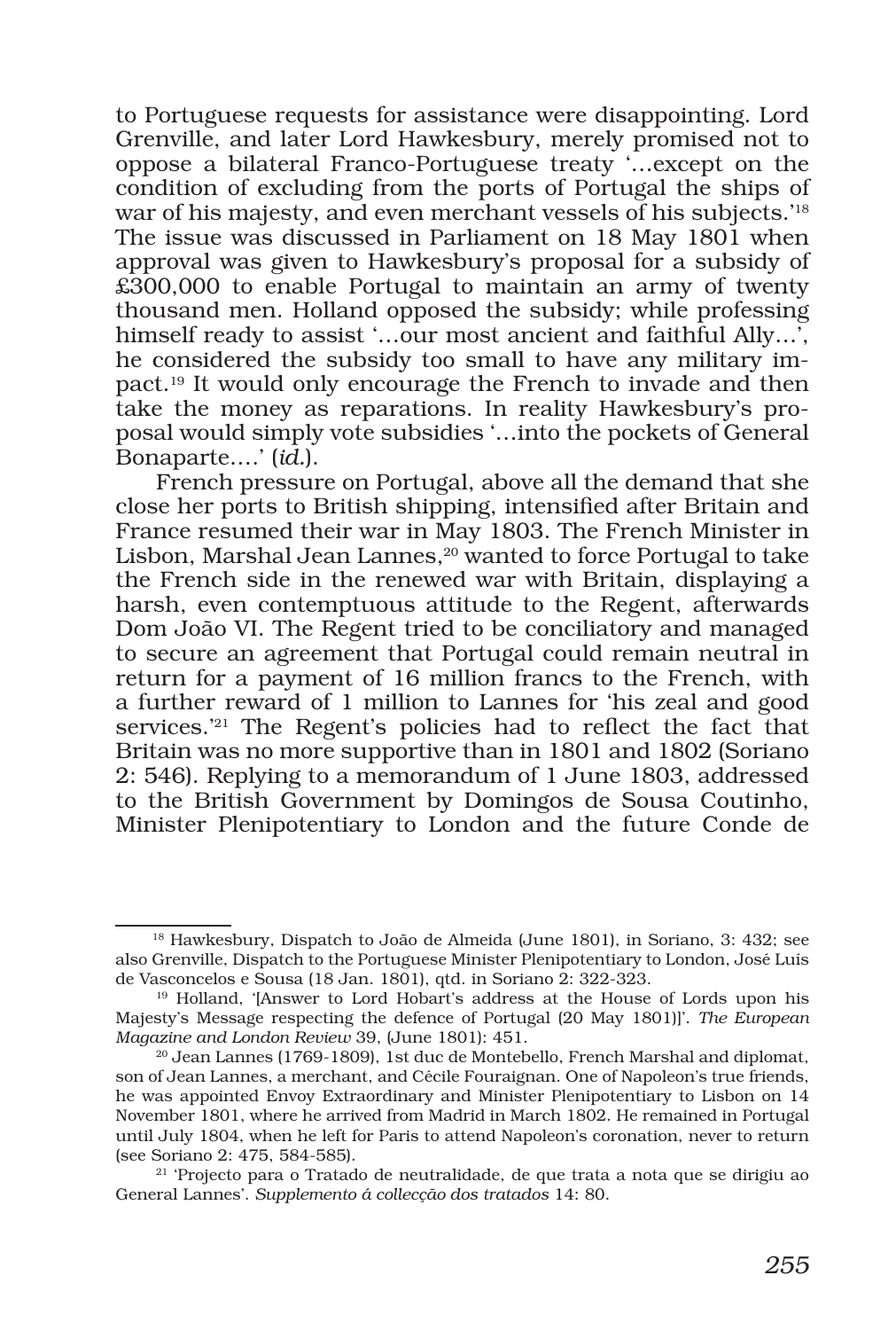Funchal,<sup>22</sup> Hawkesbury promised to respect Portuguese neutrality in the renewed war with France, but offered no guarantee of military assistance if the French invaded, at least not until Britain could secure her own dominions. Lack of British support forced Portugal to make further concessions to France. A pro-French party appeared at Court and Lannes persuaded the Regent to dismiss supposedly pro-British ministers and replace them with men more sympathetic to France.23 The Regent and his wife, Dona Carlota Joaquina, agreed to be godparents to Lannes's child,<sup>24</sup> whose baptism was celebrated at the Royal Palace of Bemposta on 29 September 1803.25 Lannes left for Paris in July 1804 to attend Napoleon's coronation as Emperor (Soriano 2: 584-591).

There was thus no French Ambassador in Portugal during the Hollands' visit. Lannes was expected to return and Holland predicted that he would then demand the exclusion of British ships from Portuguese ports and could even go so far as to require a '…declaration of war against England and the seizure of all British property.'26 Holland's predictions proved accurate, although the demands did not come from Lannes, who, in the event, was never to return to Portugal. The new French Minister, Jean-Andoche Junot, arrived in April 1805, shortly after the Hollands left for England (Soriano 2: 584-591). Junot duly delivered Napoleon's proposal for a Franco-Portuguese alliance against Britain, which João rejected on the grounds that war with Britain would jeopardise Portugal's overseas possessions.

Holland wonders, whether in the face of French pressure, Portugal will find '…the means of resisting these demands? Or will she avail herself of them?'<sup>27</sup> Holland thinks Portugal will do

<sup>&</sup>lt;sup>22</sup> Domingos de Sousa Coutinho had been appointed Minister Plenipotentiary to London on 13 May 1803 (Santarém 18: 430).

<sup>&</sup>lt;sup>23</sup> In August 1803, the Prince Regent accepted Lannes's demands for the removal of several ministers thought to be pro-British, including João de Almeida de Melo e Castro (1756-1814), 5th Conde das Galveias and Linhares, Foreign Minister and President of the Royal Treasury. They were replaced by Luís Pinto de Sousa Coutinho (1735-1804), 1st Visconde de Balsemão, and Luís de Vasconcelos e Sousa (1742-1809), 4th Conde de Figueiró, considered more compliant to France (Soriano 2: 543-544, 550-551, 567 et. seq.; Foy 2: 115-116).

<sup>24</sup> Jean-Ernest Lannes (1803-1882), baron de Montebello.

<sup>25</sup> João's 'kindness' to the French Envoy also involved a gift worth an estimated four thousand pounds (Soriano 2: 560-561).

<sup>26</sup> BL, HHP, MS Lord Holland Portuguese Journal (1805): Extract, Add. MSS. 51633, f. 9v .

<sup>27</sup> BL, HHP, MS Lord Holland Portuguese Journal (1805): Extract, Add. MSS. 51633, f. 9r .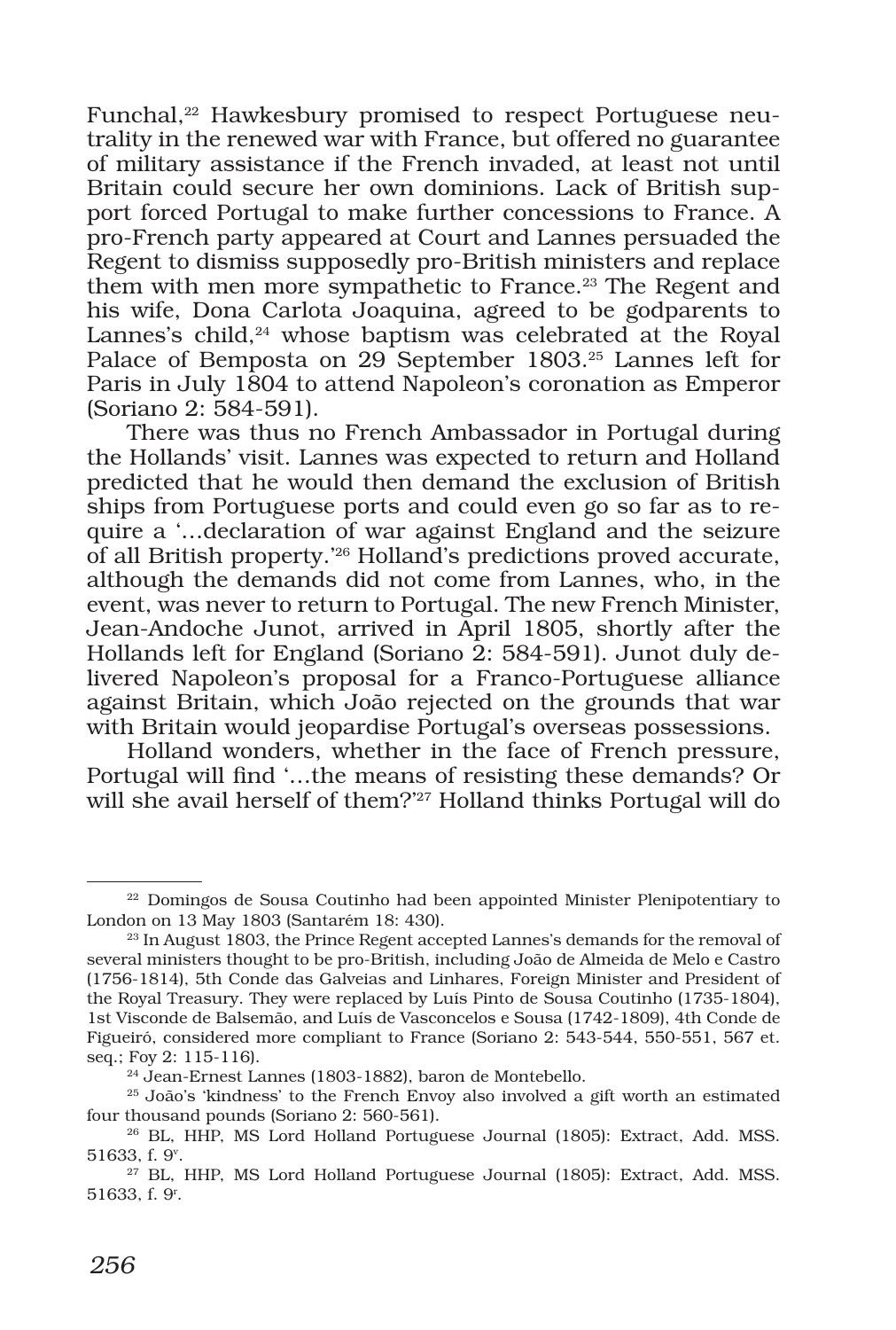neither. The choice between Britain and France is so difficult that, in reality, Portugal has no choice but to resort to evasion and equivocation: '…which in these unjust times necessarily form so great a part of a weak countries politics & which this court in particular has so often practised with success even on perilous occasions.'28 Much depends on the abilities of Portugal's rulers. Holland's estimate of the Portuguese ruling class was never entirely favourable and, over the years, ranged from qualified approval to something approaching contempt. Perhaps the best summary is to be found in Holland's *Foreign Reminiscences*: '…the leading men in Portugal are not deficient in character or knowledge… but they are full of little jealousies and artifices, and more cunning in their negotiations with powerful states than wise in the management of their own.' (162).

But Holland's assessment has some positive features. However Portugal responds to Napoleon's demands, he thinks an immediate invasion is unlikely:

…the apprehensions of contagion the length of the march & the famine which extends along the frontier of Portugal at this moment would deter the French from undertaking such an enterprize till next years harvest is over & which might afford some hope of furnishing their soldiers with provisions without the expense & trouble of bringing every loaf they eat some hundreds of miles on the backs of mules.29

While Holland is unimpressed with '…the present disorganised and dispirited [Portuguese] army...',<sup>30</sup> he believes that, if the French do invade, they will not make an easy conquest. Provided the government does not fall into '…sudden and incurable panics…'31 – sadly a serious possibility – Lisbon should remain fairly safe, largely because the invaders would have to contend with '…the natural defences of a barren frontier, a burning sun and a savage peasantry….'32 But Holland never suggests that the Portuguese can defeat the French on their own; some foreign military assistance will be needed**,** although not very much. At the end of 1804/beginning of 1805, Holland thinks in terms of

<sup>28</sup> BL, HHP, MS Lord Holland Portuguese Journal (1805): Extract, Add. MSS. 51633, f. 14v .

<sup>29</sup> BL, HHP, MS Lord Holland Portuguese Journal (1805): Extract, Add. 51633, f. 11r .

 $^{30}$  BL, HHP, MS Lord Holland Portuguese Journal (1805): Extract, Add. 51633, f. 9<sup>r</sup>.

 $^{31}$  BL, HHP, MS Lord Holland Portuguese Journal (1805): Extract, Add. 51633, f. 9<sup>r</sup>.

 $^{32}$  BL, HHP, MS Lord Holland Portuguese Journal (1805): Extract, Add. 51633, f. 9<sup>r</sup>.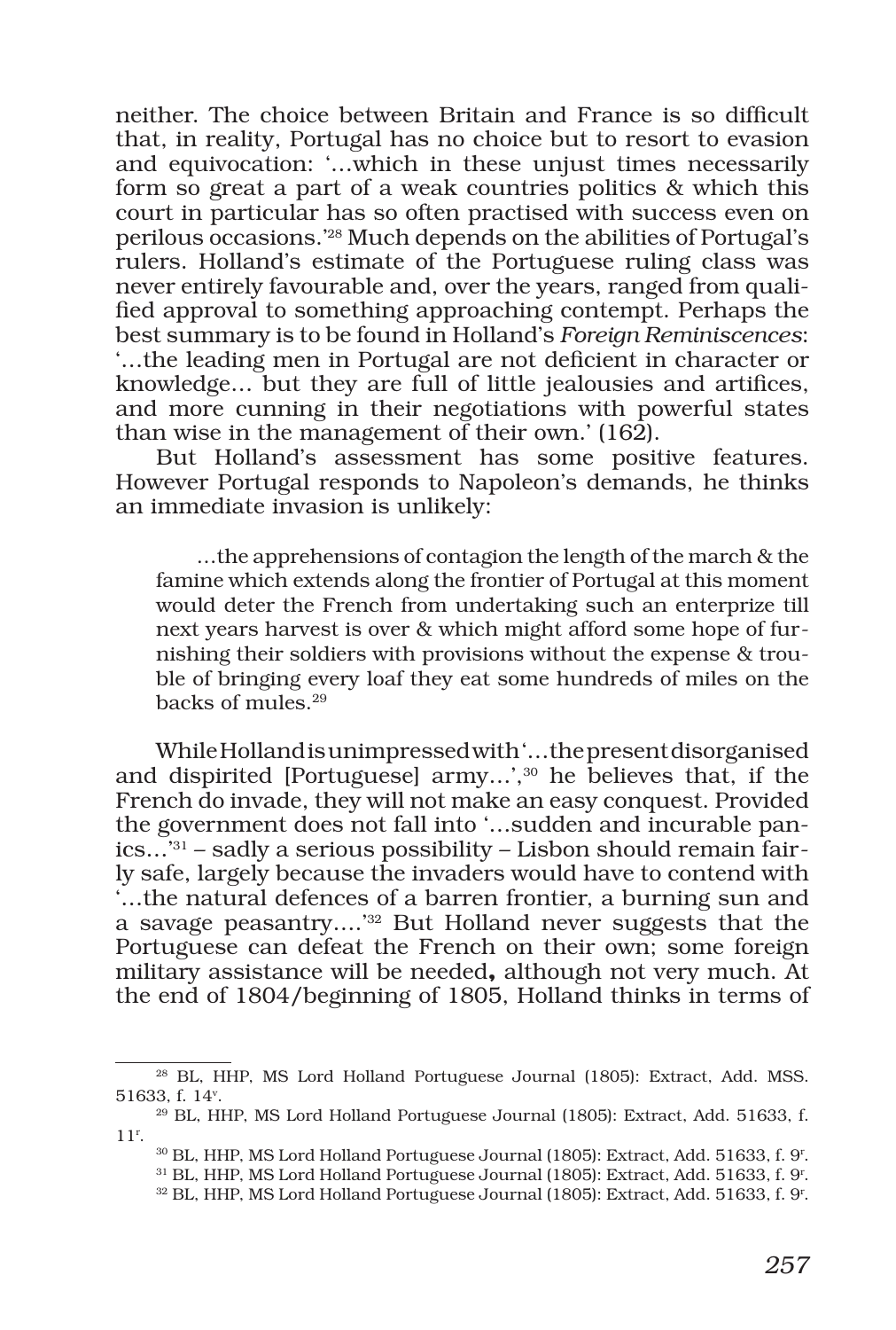'…a very trifling additional force of English or Russian troops… ',33 noting that '…Russia & England were cordially united….'34

One of the features of Holland's analysis, now and later, is his readiness, perhaps natural in an essentially 'opposition' politician, to blame the British government for some of the problems facing Portugal. It must be said that Holland is not entirely consistent; sometimes he criticises the British government for too much involvement in Portuguese affairs and sometimes for too little. In January 1805, the charge is one of lack of commitment:

They complain that we have never made any specifick offer of money or troops in case of a rupture with France; they add that we do not explicitly tell them whether we consider the preservation of Portugal as an object secondary [to] none but that of our European possessions.35

Holland had predicted that some time would elapse before France applied serious pressure on Portugal. In this he was proved right, although for rather different reasons than those advanced in Holland's memorandum. Time and again, Portugal's fate was affected by developments on the other side of Europe. Prussian preparations for war forced Napoleon to postpone his plans for Spain and Portugal and to recall troops on their way to Bayonne. But Portugal's respite was short lived. Prussia was rapidly defeated and, since any hopes of defeating Britain at sea had ended at Trafalgar, Napoleon determined on economic warfare. On 21 November 1806, the Emperor issued the Berlin Decrees, intended to bring Britain to its knees by closing all of Europe to its exports. Russia agreed to join what became known as the Continental System under the terms of the Treaty of Tilsit of 7 July 1807, thus removing the possibility of Anglo-Russian collaboration in defence of Portugal envisaged in Holland's memorandum. Only three European states, Denmark, Sweden and Portugal, now remained outside the System. If Napoleon's plans were to have any chance of success these powers had to be persuaded, or if necessary, forced to join. Of course, the construction of the Continental System meant that Britain would seek to find other outlets for its exports – and Brazil was perhaps the

 $^{33}$  BL, HHP, MS Lord Holland Portuguese Journal (1805): Extract, Add. 51633, f. 9<sup>r</sup>.

<sup>34</sup> BL, HHP, MS Lord Holland Portuguese Journal (1805): Extract, Add. 51633, f. 14v .

<sup>35</sup> BL, HHP, MS Lord Holland Portuguese Journal (1805): Extract, Add. 51633, f. 12v ; see also Soriano 2: 550.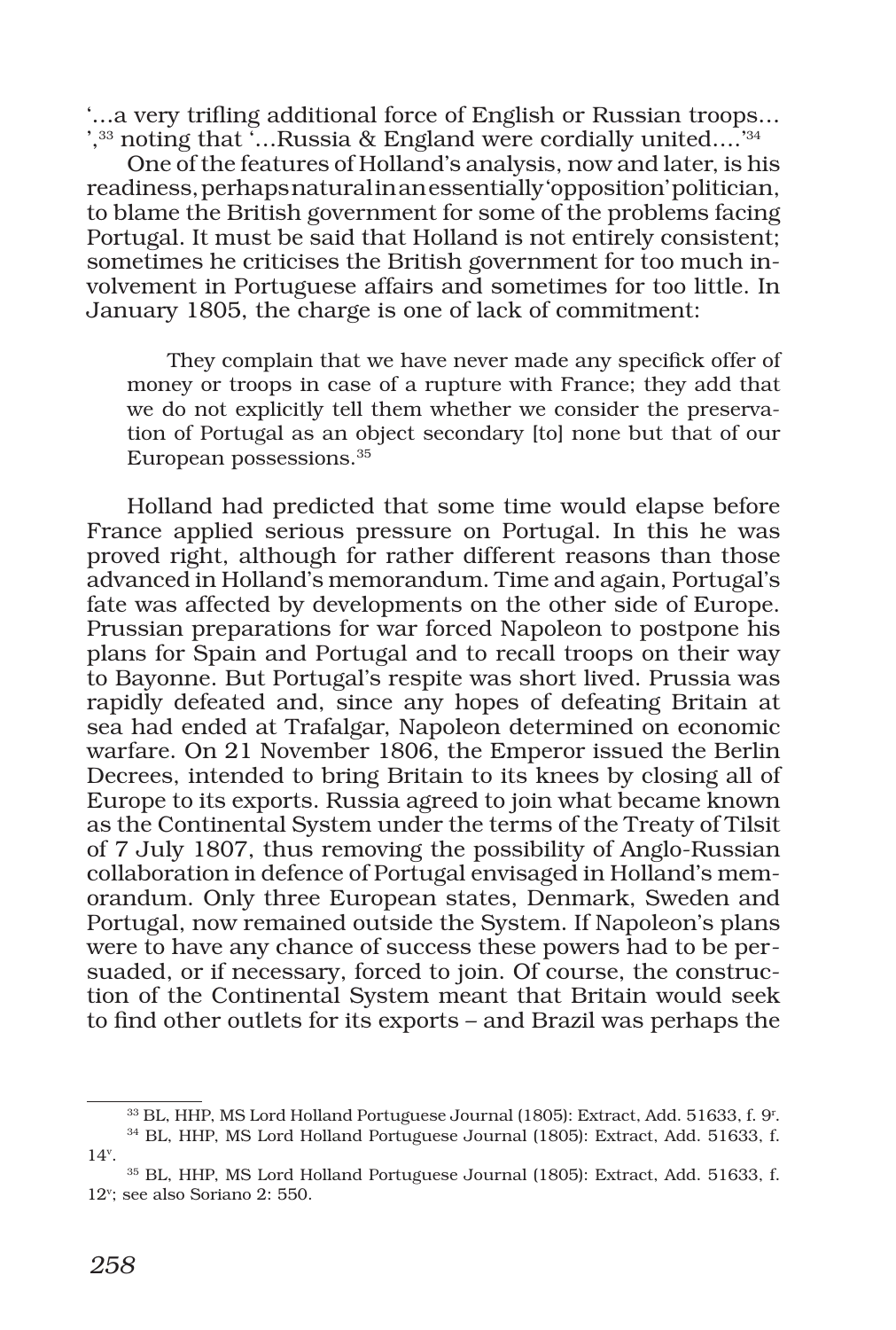most attractive target. In other words Portugal faced one of the most acute crises in her history, a crisis remarkably similar to the one predicted in Holland's memorandum.

Subsequent events also followed Holland's predictions. On 12 August 1807, the French Chargé d'Affaires, Maximilien de Rayneval,<sup>36</sup> demanded that Portugal close its ports to British ships by 1 September, detain all British residents and seize their property and agree to the transfer of the Portuguese Navy to Spain and France. As Holland had foreseen in 1805, Portugal attempted to follow an evasive policy. Thus when Portugal accepted the French ultimatum and declared war on Britain on 20 October 1807, this was followed by a secret treaty with Britain agreeing to transfer the Portuguese Capital to Brazil and to British occupation of Madeira.<sup>37</sup> But Napoleon had already decided on an invasion of Portugal and on 27 October the Franco-Spanish Treaty of Fontainebleau was concluded to that end.

Even before the treaty was signed, a French force in Spain, commanded by Junot, was making its way to the frontier, crossing into Portugal on 19 November. Thereafter events moved with remarkable speed and Junot was able to take Lisbon – with a force of only 1,500 men – on 30 November 1807 (Oman 1:26). The rapid advance seems to invalidate Holland's prediction that invasion would prove difficult, but things were not what they seemed and, in reality, the French position was precarious. As Holland had insisted, events were to show that, with some foreign support, the invaders could be defeated after all. Junot had made such haste in his advance on Lisbon – so much so that his men were exhausted and almost starving – because he wished

<sup>36</sup> Maximilien Gérard (1778-1836), comte de Rayneval, French diplomat, was entrusted with the mission of communicating to the Portuguese Government the French ultimatum demanding that Portugal join the Continental System. Rayneval died at San Ildefonso, Spain, on 17 de August 1836.

<sup>37</sup> On 22 October, a secret Anglo-Portuguese convention was signed in London between Canning and the Portuguese Minister, Domingos de Sousa Coutinho. The Convention stipulated that Britain would occupy the Isle of Madeira temporarily and send a fleet to the Tagus under the Admiral Sidney Smith in order to stop the Russian fleet entering the port of Lisbon, to prevent the capture of any Portuguese ship by the French Navy and, above all, to rescue the royal family if and when necessary. But Canning rejected with disdain the plan proposed by Sousa Coutinho of a 'nominal war' against Britain, on the grounds that this would bring all neutral powers on the side of France ('Convenção secreta entre o Principe Regente o Senhor Dom João e Jorge III Rei da Gran-Bretanha, sobre a transferencia para o Brazil da séde da Monarchia Portugueza, e occupação temporária da Ilha da Madeira pelas tropas britannicas, assignada em Londres a 22 de Outubro de 1807, e ratificada por parte de Portugal em 8 de Novembro e pela da Gran-Bretanha em 19 de Dezembro do dito anno (22 Oct. 1807)'. *Collecção dos tratados* 4, pp. [236]-253; see also Temperley 80; Martinez 219-220).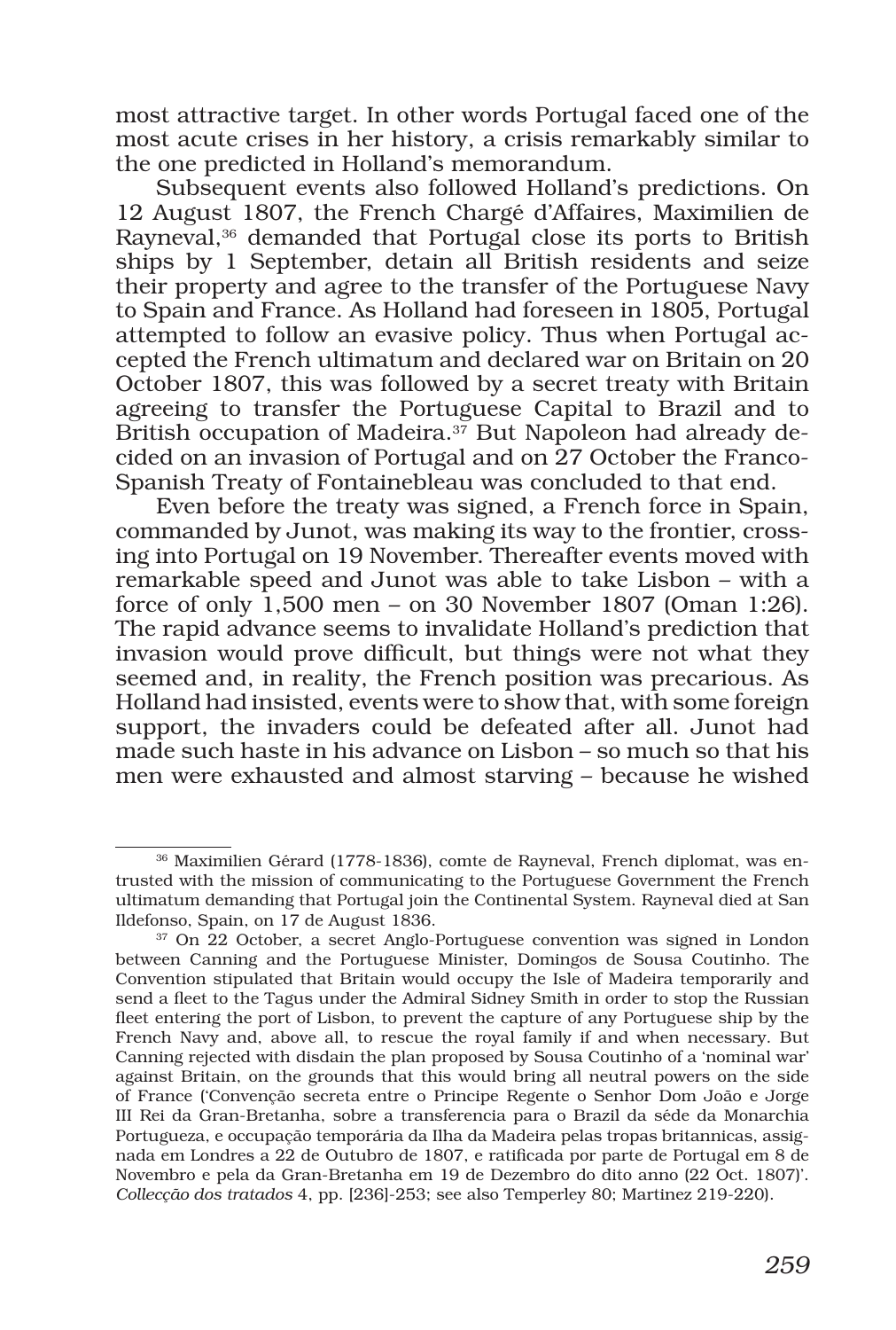to prevent the escape of the Prince Regent and his Court. In this he failed, though by a slender margin. On 29 November, the day before Junot's arrival, the Regent, accompanied by as many as 15,000 followers, had completed his departure – with British assistance – and was now on his way to Brazil.

Unfortunately Holland's analysis breaks off at this point, while assessing British attitudes to Portugal and the possibility of a joint Anglo-Russian response to a French invasion.38 Sadly, the whereabouts of the later folios are not known.

# Lord Holland's Portuguese Journal (1805): Extract

January 8<sup>th</sup> Lisbon 1805

Lasnes [*sic*] 39 is expected here every day & if his presence at all times disconcerts the court & alarms the inhabitants it may easily be imagined that his arrival at this critical conjuncture produces the greatest consternation – This is not diminished by the report of his bringing with him Sebastiani<sup>40</sup> – so well known for his correspondence from Egypt  $\&$  his talents as an engineer – His first demand will be the exclusion of British ships from this & all other Portuguese ports – it may possibly extend to the declaration of war against England & the seizure of all British property – His means of enforcing these demands or any other the French government may make are menaces of an immediate invasion & the completion of a treaty often sketched out but never actually signed of putting Spain in possession of Portugal in return for Catalonia & the Provinces north of the Ebro the ancient boundary according to French Historians of the Empire of Charlemagne – I need not waste time in pointing out the consequences of war between Portugal & England to both countries – to the former it is every thing but annihilation & to the latter as far as I am able to judge infinitely more prejudicial in a political view & less perhaps in a commercial one than it has been generally supposed – Has Portugal the means of resisting these demands? – or will she avail herself of them? – The question of

<sup>38</sup> BL, HHP, MS Lord Holland Portuguese Journal (1805): Extract, Add. 51633, f. 14v .

<sup>39</sup> Lannes, occasionally referred to as *Lasnes* in English texts (cf. Busk 261).

<sup>40</sup> Horace François Bastien Sébastiani de La Porta (1771-1851), French officer, diplomat and politician. Born at La Porta, Corsica, son of a tailor and nephew of Louis Sébastini de La Porta, a Roman Catholic priest and later bishop of Ajaccio.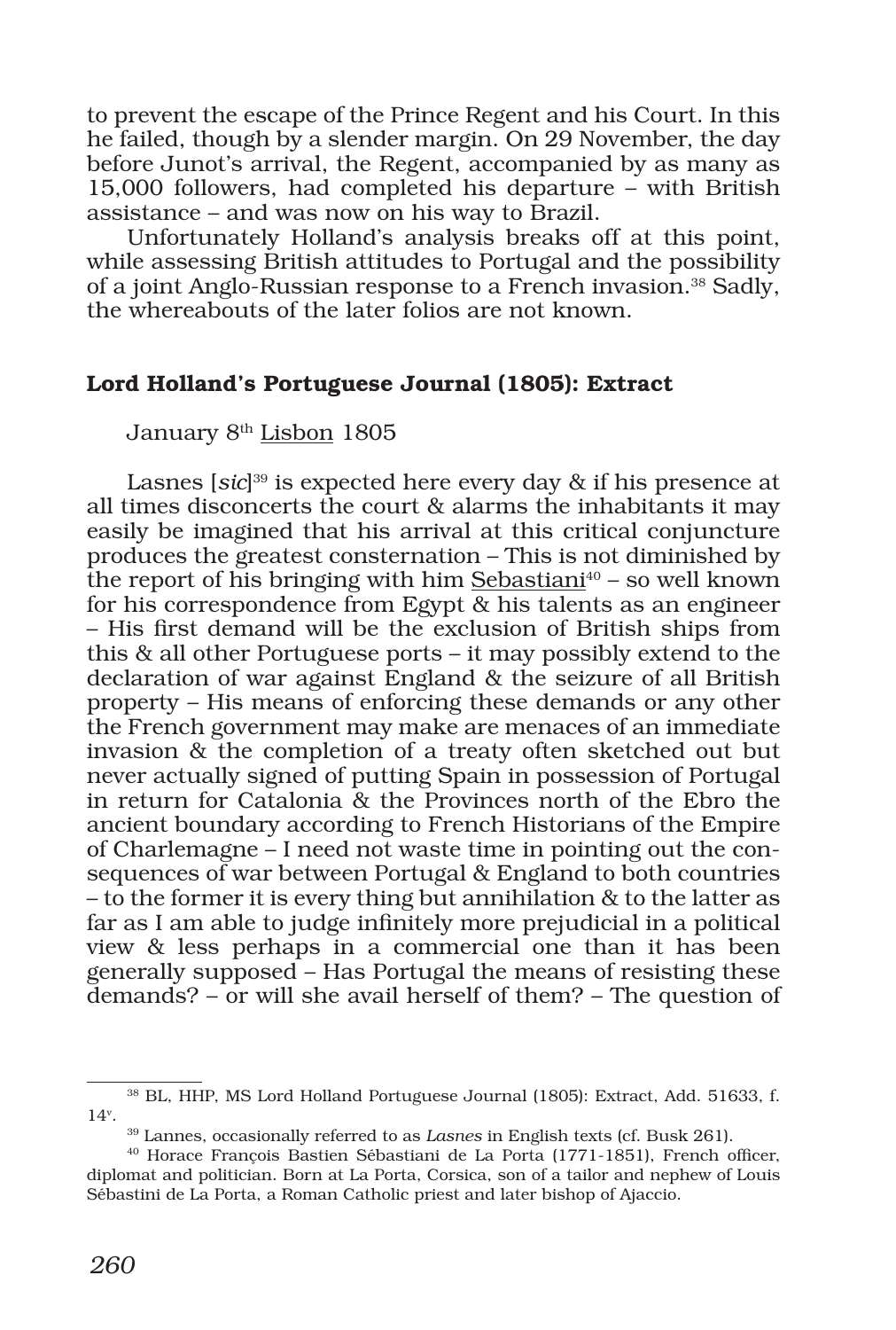the defence of Portugal has been so often discussed that one can neither say or hear any thing new about it. Reasonable people here, who have the means of judging & much interest in the question seem to think that even with the present disorganized and dispirited army a very trifling additional force of English or Russian troops joined to the natural defences of a barren frontier a burning sun & a savage peasantry would enable them at all times to protect Lisbon if the Government were not liable to sudden & incurable panics – But whether this speculation is well or ill founded I know that persons whose opinions ought to have weight think there is no necessity for taking so hasty a decision as the French are expected to demand of them – Exclusive of their notions upon the general practicability of resistance to an enemy they think that were they to defy the French (which is however a line of policy they are very far from recommending for their country) the apprehensions of contagion the length of the march & the famine which extends along the frontier of Portugal at this moment would deter the French from undertaking such an enterprize till next years harvest is over & which might [afford some] $41$  hope of furnishing their soldiers with provisions without the expense & trouble of bringing every loaf they eat some hundreds of miles on the backs of mules – They seem to think that if the French were actually on the frontier & no army whatsoever between them & Lisbon nothing could or would be demanded more disastrous than a war with England & that by waiting till they are there before they comply with such a demand they can lose nothing while by gaining time they take the chapter of accidents at a moment that any change of affairs in England France or Spain or even a war in the North would at any rate facilitate their negotiations with France & might even possibly extricate them entirely from their present embarrassments – At the same time the views of our government alarm them, they seem or they affect to distrust our will to assist them & they do not disguise their ill humour at the little compunction we have felt in exposing them to their present dreadful alternative: – they complain that we have never made any specifick offer of money or troops in case of a rupture with France; they add that we do not explicitly tell them whether we consider the preservation of Portugal as an object secondary to none but that of our European possessions. Our conduct of last war is deeply engraved on their memories when after having

<sup>&</sup>lt;sup>41</sup> The words 'afford some' are crossed out in the original MS.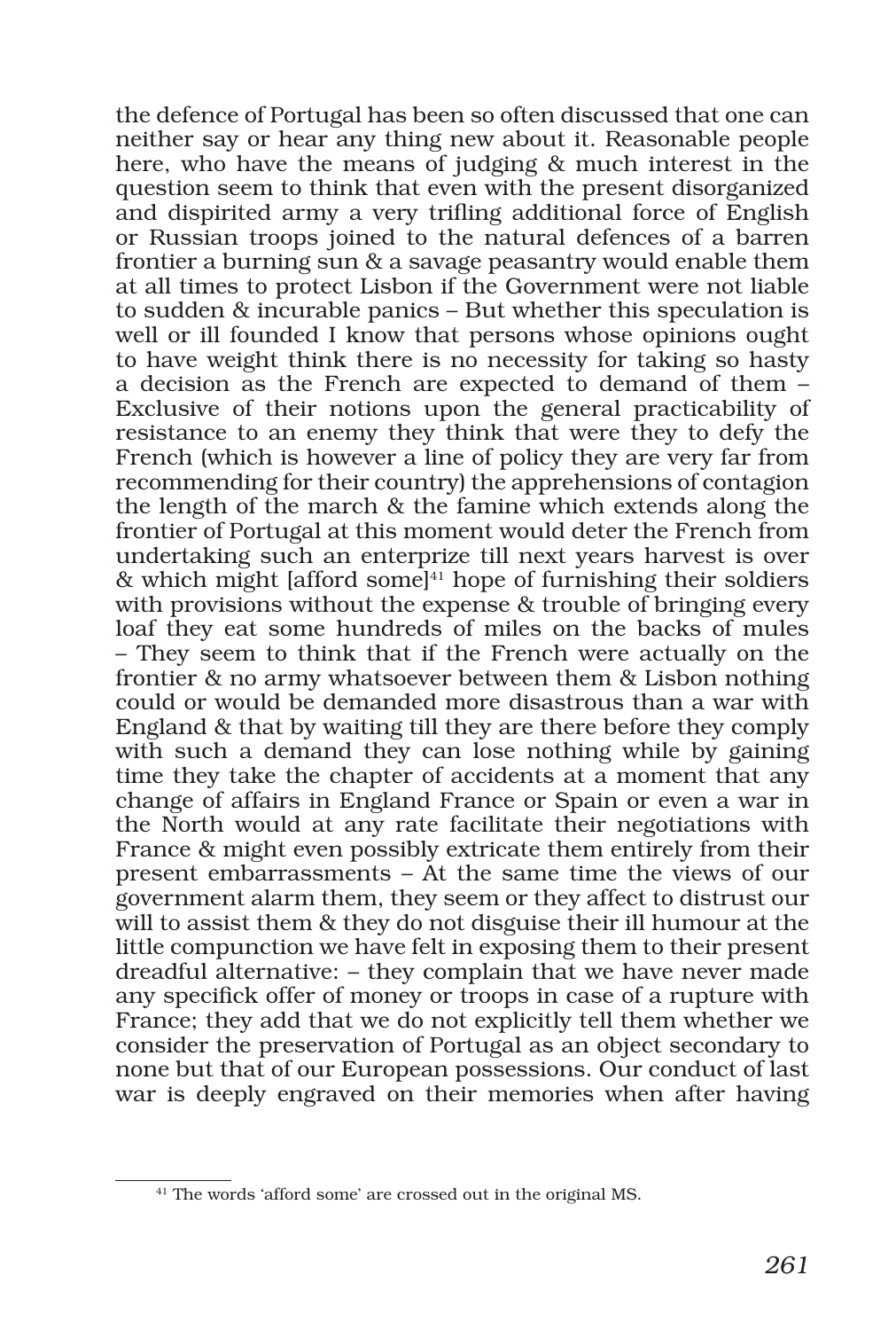defeated their endeavours of making peace with France we kept our troops & fitted out our expeditions here while Portugal was in a state of security, we withdrew all our forces & sent them on distant schemes of conquest & acquisitions which we were pleased to call diversions in their favour when Gen.<sup>1</sup> Le Clerc<sup>42</sup> was at Valladolid & the P of the Peace at Badajoz

They [*sic*] apprehension that Pitt is dazzled with the splendour and [?] allure of the plunder of South American conquests – makes a deep impression – The consequences of such projects to Portugal must be dreadful for obvious reasons. But their wishes rarely seem to mislead their judgement and their hopes more than their judgement when they imagine that an implied promise of forbearance on our part in that quarter of the world would purchase an equal forbearance with regard to them from Spain even during the continuance of wars heard not Their arguments on their head are very ingenious & would perhaps be conclusive did not the instability of the Prince of the peace's character render all engagements implied or exprest with Spain precarious & the timidity of it enable the French at any time to insist in the violation of them –

Perhaps they would more willingly have recourse to Russia with the politics of whose court they ought to be intimately acquainted as the Sec.<sup>ry</sup> of State for foreign affairs here is but lately returned from his legation at Petersburg<sup>43</sup> – There does exist a treaty between the two countries & the preservation of Portugal, by negotiation if the disputes between Russia & France are amicably adjusted or the defence of it by auxiliary forces if they are followed by an open rupture seem to be within the line of policy which Alexander has chalked out for himself – From the prevalence of these opinions among those with whom I have conversed & who I really believe speak what they think I imagine their advice (if asked) would be to fight off the demands of the French by occasionally pleading commercial inconveniences at

<sup>42</sup> Charles Victoire Emmanuel Leclerc (1772-1802), French general, husband of Pauline Bonaparte, Napoleon's sister. He was sent to Spain in 1801 at the head of an auxiliary army.

<sup>43</sup> D. António de Araújo e Azevedo (1754-1817), 1st and only Conde da Barca, Portuguese diplomat and statesman, the son of António Pereira Pinto de Araújo e Azevedo and Maria Francisca de Araújo e Azevedo. Araújo was Minister Extraordinary to The Hague, Minister Plenipotentiary to the French Republic and Russia (St Petersburg), from whence he was recalled in 1804 to take the Foreign Ministry. Lord Holland notes that Araújo '(…) was all along suspected of promoting the designs of the French, and was certainly in secret correspondence with them, though possibly, and indeed probably, with the somewhat less criminal design of deceiving them (…)' (Holland, *Further Memoirs* 9).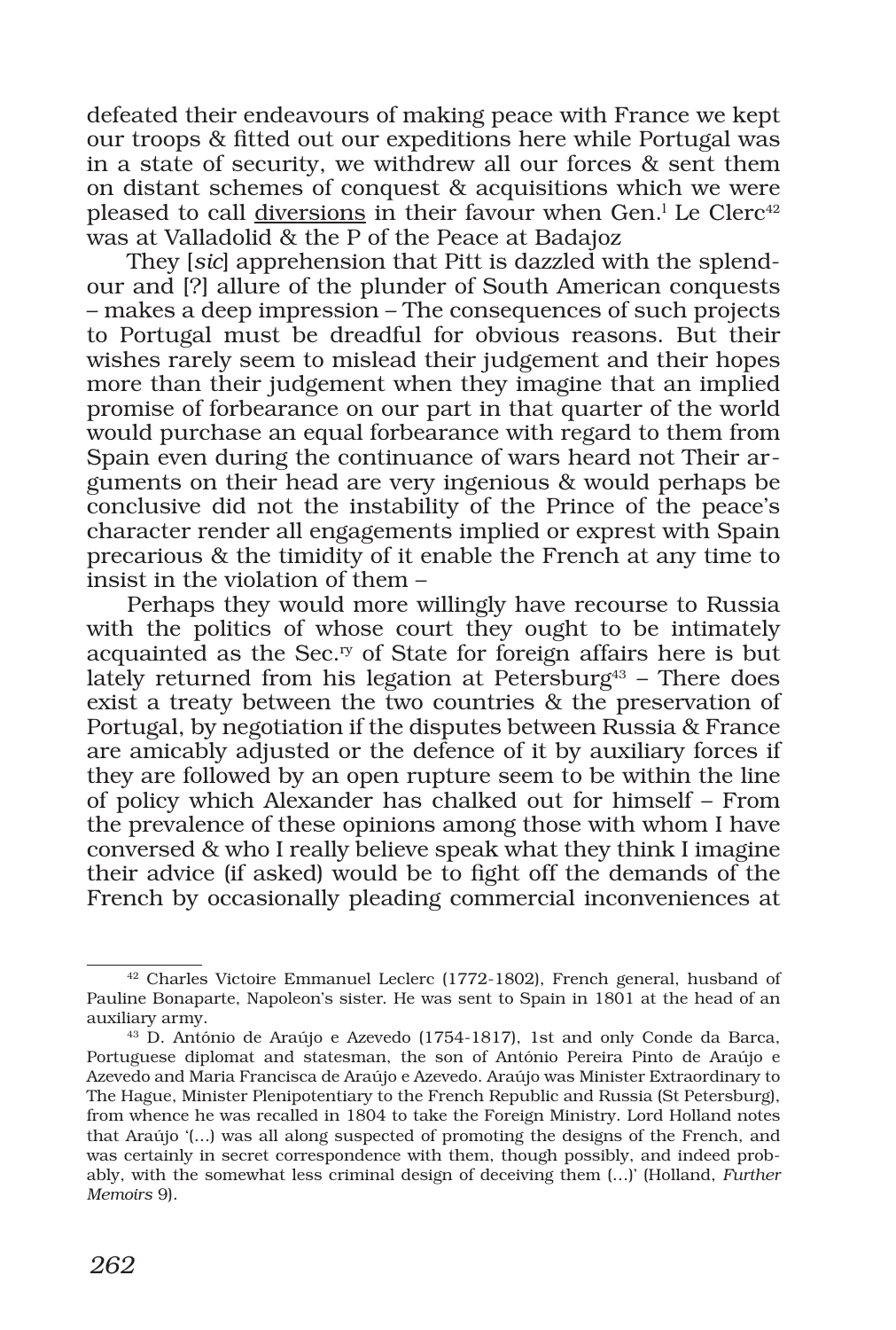the moment & occasionally assuming the appearance of firmness – In short by all those subterfuges which in these unjust times necessarily form so great a part of a weak countries politics & which this court in particular has so often practised with success even on perilous occasions – In the meanwhile they would ascertain the views of our Cabinet & the extent as well as nature of the assistance we were disposed to afford them, if Russia & England were cordially united they might perhaps join the confederacy & trust to their assistance for protection – If Russia reject [remain]44 aloof from our connexion [*sic*] they would labour hard to get their neutrality included in the list of items which…

### WORKS CITED

# 1. Manuscripts

- British Library, Holland House Papers, MS Lord Holland Portuguese Journal (1805): Extract, Add. 51633, ff. f. 9 r-14v (8 Jan. 1805).
- BL, HHP, MSS, Dinner Books Add. 51950: 1799-1806, f. 97r (Thursday 8 July 1802).
- BL, HHP, MS Lord Holland to Caroline Fox, Add. 51737, f. 133r (2 Dec. 1804).
- BL, HHP, MS Lord Holland to Caroline Fox, Add. 51737, f. 137<sup>v</sup> (10 Dec. 1804).
- BL, HHP, MS, Lord Holland to Caroline Fox, Add. 51737, f. 165r (16 Jan. 1805).

# 2. Printed Sources

- Burke, Bernard. *A Genealogical and Heraldic Dictionary of the Landed Gentry of Great Britain and Ireland*. 4th ed. 2 vols. London: Harrison, 1863.
- Busk, M. M. (Mrs William). *The History of Spain and Portugal: from B.C. 1000 to A.D. 1814*. London: Baldwin and Cradock, 1833.
- Clarke, John and José Baptista de Sousa. "Critics to Enthusiasts: the Hollands Discover Portugal". *Portuguese Studies* 21: 1 (Oct. 2005). 70- 89.
- Foy, Sébastien Maximilien. *Histoire de la guerre de la Péninsule sous Napoléon, précédée d'un tableau politique et militaire des puissances*  belligérantes. 2<sup>e</sup> ed. 4 vols. Paris: Baudouin frères, 1827.

<sup>44</sup> The word 'remained' is crossed out in the original manuscript.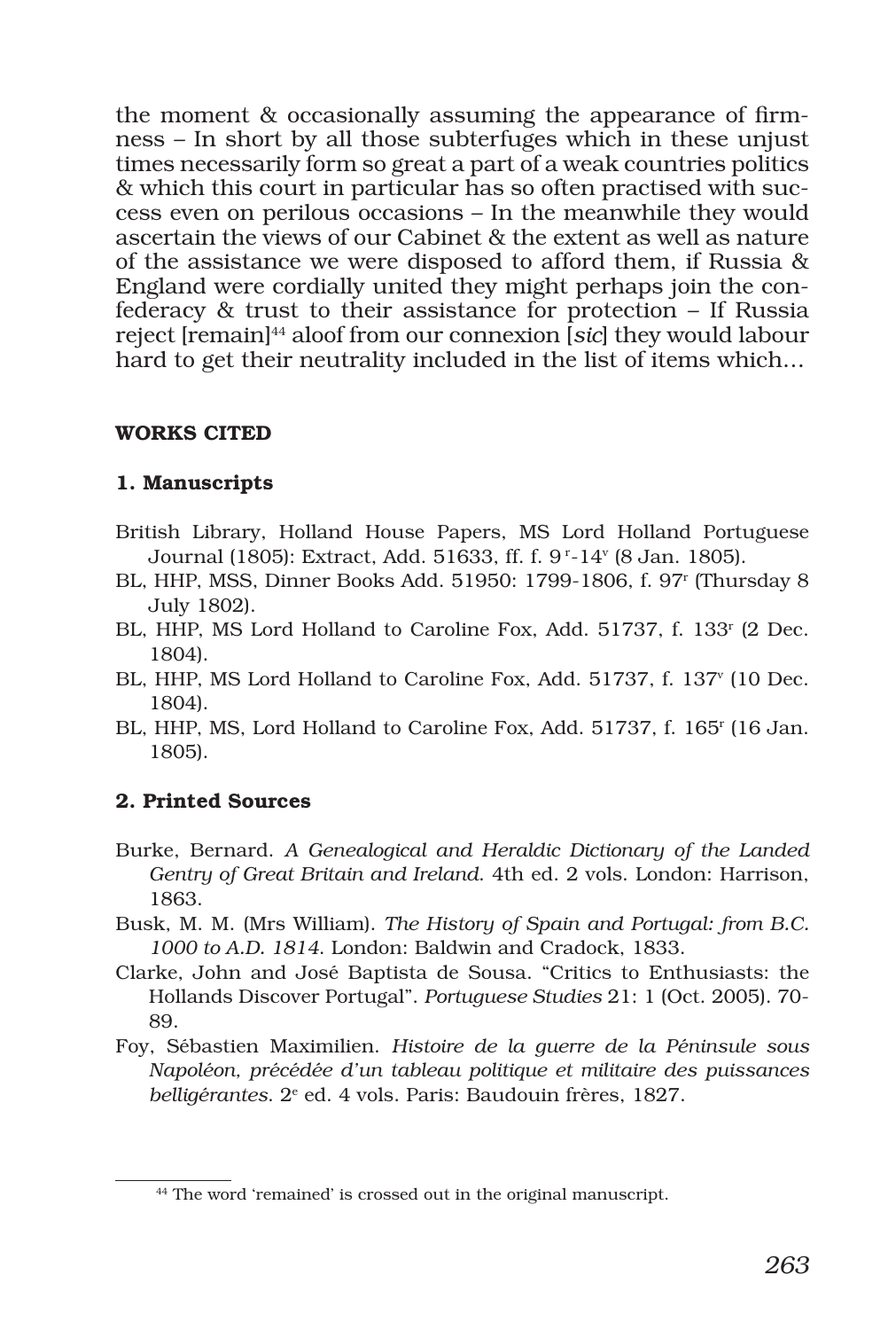*Gazeta de Madrid* 18 (3 Mar. 1801). 228-230.

- Grenville. "[Dispatch to the Portuguese Minister Plenipotentiary to London, José Luís de Vasconcelos e Sousa (18 Jan. 1801)]". Soriano, *História da Guerra Civil e do estabelecimento do governo parlamentar em Portugal, comprehendendo a história diplomática militar e política d'este reino desde 1777 até 1834*. Lisboa: Imprensa Nacional, 1866- 1890. 2. 322-323.
- Hawkesbury, "[Dispatch to João de Almeida (June 1801)]". Soriano, *História da Guerra Civil e do estabelecimento do governo parlamentar em Portugal, comprehendendo a história diplomática militar e política d'este reino desde 1777 até 1834*. Lisboa: Imprensa Nacional, 1866- 1890. 3. 432.
- Holland, Elizabeth Vassall, 3rd Baroness of. *The Journal of Elizabeth Lady Holland (1791-1811*) / Edited by the Earl of Ilchester. 2 vols. London: Longmans, Green and Co., 1909.
- --- *The Spanish Journal of Elizabeth Lady Holland*. Edited by the Earl of Ilchester. London: Longmans, Green and Co., 1910.
- Holland, Henry Richard Vassall Fox, 3rd Baron of. "[Answer to Lord Hobart's address at the House of Lords upon his Majesty's Message respecting the defence of Portugal (20 May 1801)]". *The European Magazine and London Review* 39 (June 1801). 451.
- --- *Foreign Reminiscences* / Edited by his son, Henry Edward Lord Holland. London: Longman, Brown, Green, and Longmans, 1850.
- --- *Further Memoirs of the Whig Party 1807-1821: with some miscellaneous reminiscences*. Edited by Lord Stavordale. London: John Murray, 1905.
- Martinez, Pedro Soares. *História diplomática de Portugal*. Lisboa: Editorial Verbo, 1986.
- Montenegro, Diego López. *Fernando el Deseado: memorias de un liberal*. 2.ª ed. Barcelona: D. I. Lopez Bernagosi, 1862.
- Oman, Charles Sir. *A History of the Peninsular War*. 7 vols. Oxford: At the Clarendon Press, 1902-1930.
- Portugal. Legislação, *Collecção dos tratados, convenções, contratos e actos publicos celebrados entre a Corôa de Portugal e as mais potencias desde 1640 até ao presente*. 8 vols. Lisboa: Imprensa Nacional, 1856-1858.
- Portugal. Tratados. "Convenção secreta entre o Principe Regente o Senhor Dom João e Jorge III Rei da Gran-Bretanha, sobre a transferencia para o Brazil da séde da Monarchia Portugueza, e occupação temporária da Ilha da Madeira pelas tropas britannicas, assignada em Londres a 22 de Outubro de 1807, e ratificada por parte de Portugal em 8 de Novembro e pela da Gran-Bretanha em 19 de Dezembro do dito anno (22 Oct. 1807)". *Collecção dos tratados, convenções, contratos e actos publicos celebrados entre a Corôa de Portugal e as mais potencias desde 1640 até ao presente*. Lisboa: Imprensa Nacional, 1856-1858. 4. [236]-253.
- --- "Traité de paix entre la République Française et le Royaume de Portugal